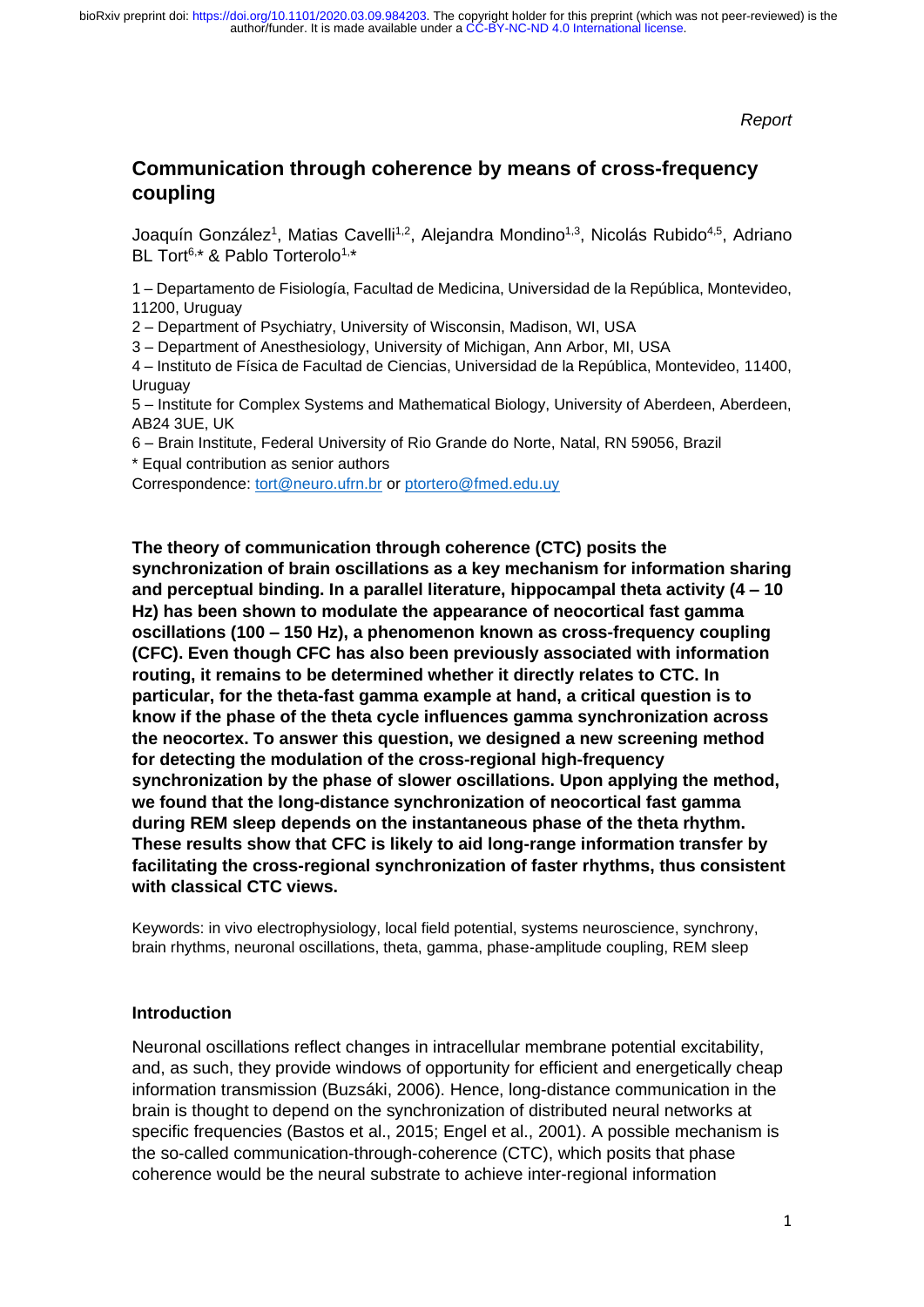exchange (Fries, 2015, 2005). However, while the CTC only considers the coupling between oscillations of the same frequency, more recent work has categorically shown that oscillations of different frequencies also interact, a phenomenon called crossfrequency coupling (CFC) (Hyafil et al., 2015; Scheffer-Teixeira and Tort, 2018). For instance, the phase of the hippocampal theta rhythm (4–10 Hz) modulates the appearance of faster, gamma-frequency oscillations (30 – 150 Hz) through a process known as phase-amplitude coupling (Cavelli et al., 2018; Scheffer-Teixeira and Tort, 2017; Scheffzük et al., 2011; Tort et al., 2013).

In similarity to CTC, phase-amplitude CFC has also been linked information exchange in the brain (Canolty and Knight, 2010). But whether CTC and CFC would constitute independent or related processes remains to be better understood. It is reasonable to assume that if the coupling between brain rhythms of different frequencies aids longrange communication, it should also influence inter-regional phase coherence. To address this possibility, in the present work we designed a signal analysis metric to assess if the phase synchrony of fast oscillations (i.e., gamma) recorded in different regions is modulated by the phase of slower rhythms (i.e., theta). By applying this tool, we find that the phase of theta waves influences fast gamma (100 – 150 Hz, also called high-frequency oscillations) synchronization across the neocortex during REM sleep. These results suggest that the phenomena of CTC and CFC may be part of the same mechanism for efficient long-range communication.

## **Results**

To investigate the relation between CFC and CTC, we combined two well-established methods - the Modulation Index (MI) (Tort et al., 2010) and the Phase-Locking Value (PLV) (Lachaux et al., 1999; Varela et al., 2001) - into a new screening method to detect whether the phase of slower-frequency oscillations modulates long-range synchronization at higher frequencies. We employed this method on a dataset of 10 rats intracranially recorded during REM sleep. For simplicity, we focused on local field potential (LFP) recordings from three neocortical locations: the right V2 and the left and right S1 areas (Figure 1A). Standard spectral analyses (power, inter-regional synchrony, and phase-amplitude coupling) showed that these areas exhibit activity at theta and fast-gamma frequencies during REM sleep (Figure S1), as previously reported (Cavelli et al., 2018; Scheffer-Teixeira and Tort, 2017; Scheffzük et al., 2011).

Figure 1 outlines the new analysis framework, which is as follows: first, the LFPs from two distant brain regions are filtered to extract the high-frequency components (in the depicted example, we obtained the fast gamma activity from the left and right S1; Figure 1B). Then, the phase time series from these filtered signals are estimated by standard procedures (i.e., Hilbert transform; Figure 1C middle panels), which subsequently allows for the computation of their instantaneous phase difference  $(\Delta\phi_{\rm v})$ ; Figure 1C bottom panel). In classical approaches, the  $\Delta\phi_\gamma$  distribution is used to assess inter-regional synchrony through the PLV metric (Figure 1D left panel), which measures the concentration around the average  $\Delta\phi_{\gamma}$  value (Lachaux et al., 1999; Varela et al., 2001). Namely, the operational definition of synchrony at a given frequency is that of a constant phase difference between the regions. On the other hand, the less the two gamma activities are phase-locked, by definition the more uniformly distributed (over the circle) the  $\Delta\phi$ , values are, which renders its distribution less concentrated around the average phase difference.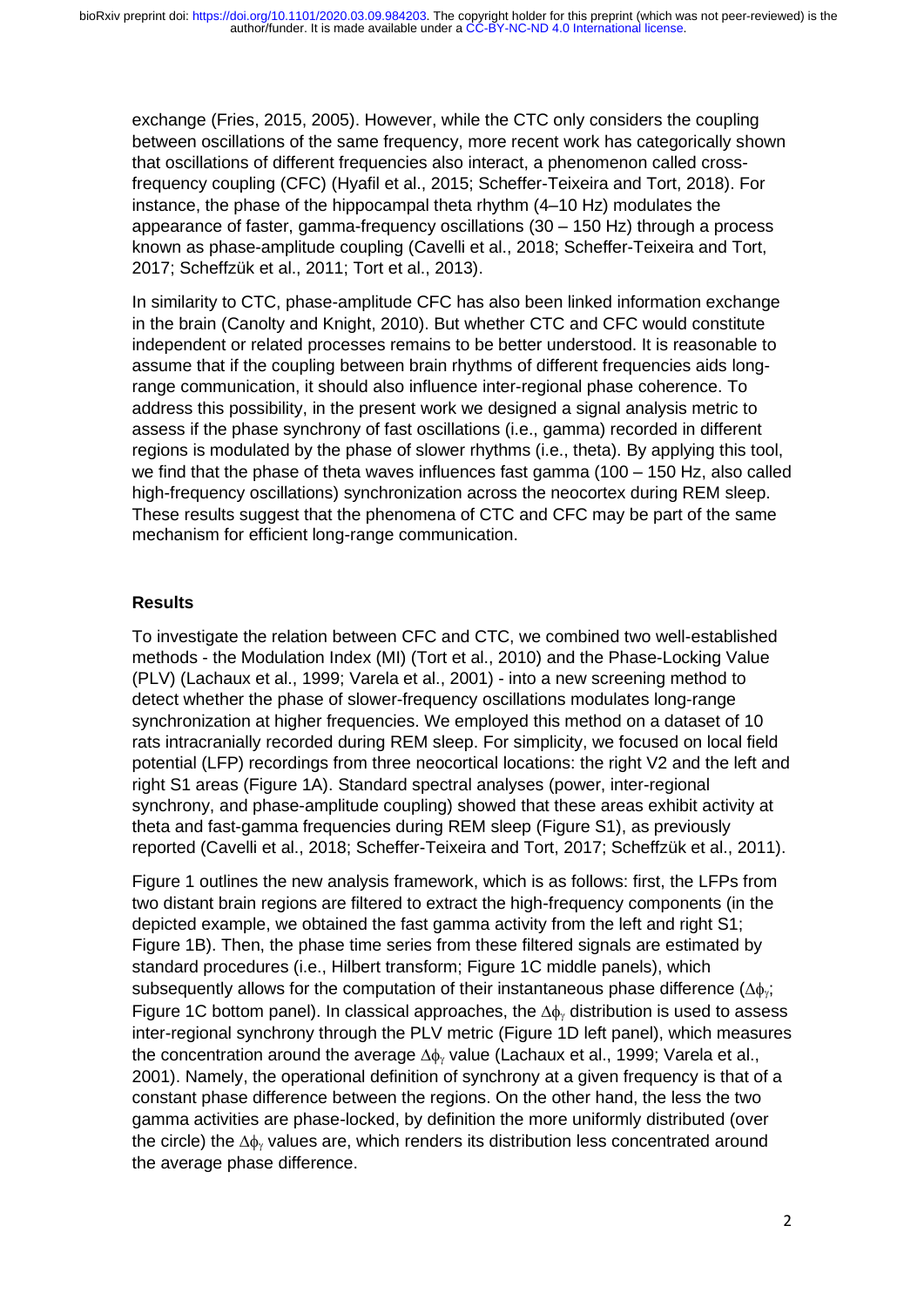The novelty introduced is the following one: instead of computing a single PLV using the entire  $\Delta\phi$  time series, we computed several PLVs using non-overlapping subsets of  $\Delta\phi$  values. Note in the bottom panel of Figure 1C that the instantaneous  $\Delta\phi$  values fluctuate in time between periods of roughly constant values (high synchronization) and those of phase advancements and delays (low synchronization). We sought to determine whether such fluctuations would be related to the theta cycle. To that end, we obtained the phase time series of a reference LFP signal filtered at theta frequency (Figure 1C top; we used the S1 LFP as the reference signal, which has the same theta phase as the hippocampus stratum oriens). Next, we computed  $\Delta\phi_{\gamma}$  distributions for different phases of the theta cycle (Figure 1D right panels). Notice that, for this example REM sleep epoch, the inter-regional fast-gamma synchrony substantially changes across the theta cycle. For instance,  $\Delta\phi_{\gamma}$  concentration is almost twice near the theta through than at the theta peak (as assessed by the PLV; Figure 1D). Notice further in Figure 1D a less concentrated  $\Delta\phi_{\nu}$  distribution near the theta peak (blue) with a resultant lower PLV compared to the average global PLV (gray), and the opposite happening for the theta trough (red). Of note, the preferred phase difference (i.e., the average  $\Delta\phi$ , does not significantly differ across the theta cycle (for Figure 1D example: global  $\Delta\phi$  average: 257°; average  $\Delta\phi$  at the peak: 267°; trough: 252°; at the group level [n=10 rats]: global  $\Delta\phi$  average: 195° ± 15°; peak: 190° ± 22°; trough: 196° ± 11°; see Figure S2).



**Figure 1. Detecting modulation of inter-regional gamma-frequency synchrony by the phase of theta.** (A) Location of the neocortical electrodes analyzed in this work (S1, primary somatosensory cortex; V2, secondary visual cortex). (B) The top black trace shows an example theta rhythm (~8 Hz) readily observed during REM sleep in any raw neocortical LFP. The bottom red traces show the filtered fast-gamma (120-130 Hz) components from the left and right S1 areas. (C) The top panel shows the instantaneous phase (black) of the filtered theta oscillation (gray); the middle panels show the phases of the fast-gamma oscillations (red). The instantaneous inter-regional phase difference between the fast gamma oscillations  $(\Delta\phi_{\gamma})$  is shown at the bottom panel (black). Same time calibration as in B. (D) Circular distribution of  $\Delta\phi_{\rm v}$ for the entire REM sleep epoch (left, gray), as well as for when only analyzing  $\Delta\phi$  values at the theta peaks (middle, blue) or troughs (right, red). The phase-locking value (PLV) obtained from each distribution is shown below. Notice the highest inter-regional gamma synchrony during the theta trough. (E) Left,  $\Delta\phi_{\gamma}$  standard deviation as a function of the theta phase. Notice the largest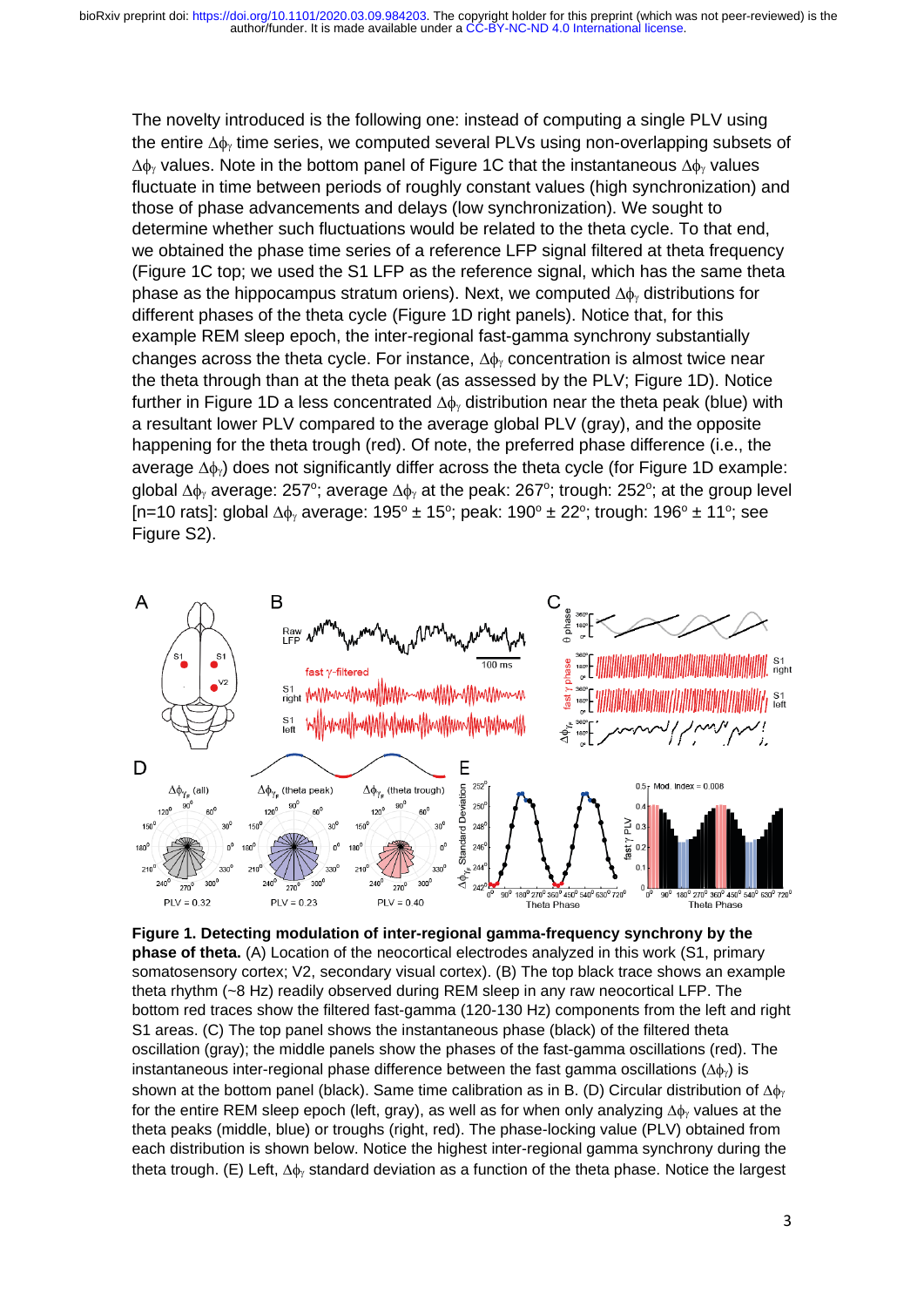standard deviation near the theta wave peaks (lower synchronization) and the lowest near the trough (higher synchronization). Right, inter-regional fast-gamma PLV as a function of the theta phase. Colors depict the same phase bins employed in D (theta peak: blue; trough: red). The PLV modulation by the theta phase is quantified by means of a Modulation Index (see Methods).

Figure 1E depicts the circular standard deviation of  $\Delta\phi_{\nu}$  (left panel) as well as the PLV distribution as a function of the theta phase (right panel). Both panels show that the phase of the theta cycle modulates the inter-regional fast-gamma synchrony between the left and right S1 areas. To quantify this synchrony modulation, the last step constitutes applying the MI to the PLV-phase distribution. As in related approaches (Tort et al., 2010), a null MI implies a uniform PLV distribution; that is, the PLV does not depend on theta and has the same value across phases. On the other hand, the higher the PLV modulation, the higher the MI. The maximal possible MI value is 1, which is achieved for the case in which the PLV is different from zero only in a single phase bin and equals zero otherwise. However, similarly to phase-amplitude comodulation, such a case is rather theoretical and - for biological networks - the statistically significant MI values are usually in the order of 10 $3$  to 10 $2$  (Scheffer-Teixeira and Tort, 2018).



**Figure 2. Theta waves specifically modulate neocortical fast-gamma synchronization during REM sleep.** (A) Normalized phase-locking value (nPLV) distributions for three fast oscillatory sub-bands as a function of the phase of three slow frequencies. Each panel shows a fast-slow rhythm combination; 9 combinations are shown which include middle gamma (60-80 Hz), fast gamma (120-130 Hz), and oscillations >180 Hz combined with the delta (1-4 Hz), theta (4-10 Hz) and alpha (10-15 Hz) frequency bands. For each fast-slow frequency pair, the PLV normalization is obtained by dividing individual phase bin values by the sum across bins. Notice that inter-regional synchrony modulation occurs mostly between fast-gamma activity and theta phase. Results correspond to the analysis of the right and left S1 electrodes of a representative animal during REM sleep.  $(B)$  Population average  $(n = 10$  rats) phase-synchrony comodulation map computed for inter-hemispheric S1 synchrony during REM sleep. The x-axis represents the reference phase frequency and the y-axis the fast frequency analyzed for synchrony through the PLV. The level of phase synchrony modulation is quantified by the MI and shown in pseudocolor code. The transparent polygon circumscribes frequency pairs that were statistically significant (p<0.01) in all animals. Significance thresholds were obtained through a surrogate analysis (see Methods and Figure S3 for details). (C) Modulation index of theta-fast gamma synchronization for intra- and inter-hemispheric locations. Theta modulation is much higher for inter-hemispheric gamma synchrony (\*p=0.002, Wilcoxon signed-rank test, n=10 rats).

We next repeated the procedure described above for nine different pairs of high- and low-frequency rhythms. The results revealed that only the phase of theta (and not delta nor alpha) influenced long-range synchronization during REM sleep; moreover, such synchrony modulation was specific for the fast-gamma activity (Figure 2A). In order to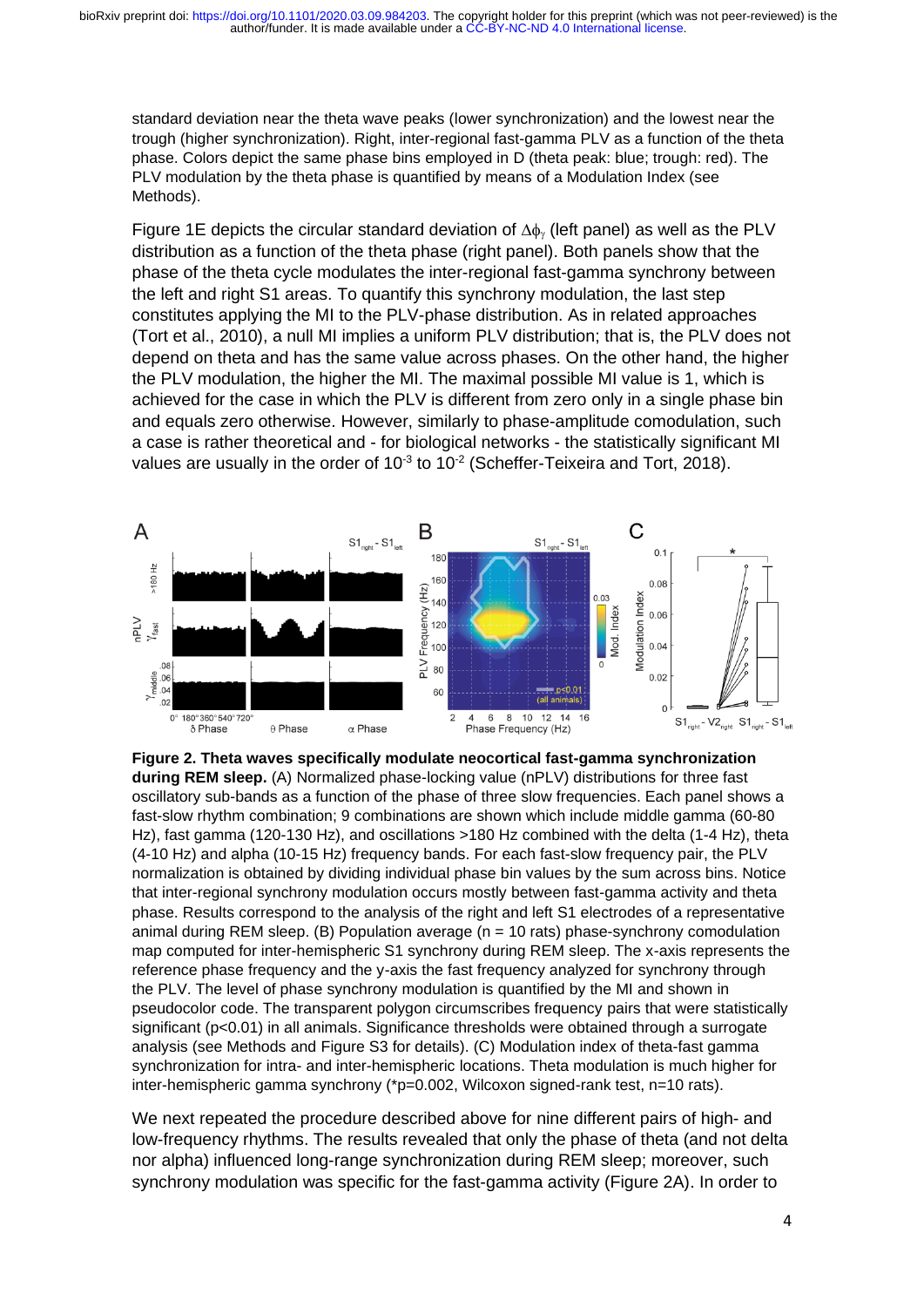perform a group level analysis (n=10 rats), we computed phase-synchrony comodulation maps (or "comodulograms") for each individual animal, which were achieved by plotting the MI of several frequency pairs in pseudocolor scale. The significance of MI values of each comodulogram was then assessed by a surrogate analysis (see Methods and Figure S3). In Figure 2B, we plot the average comodulogram across animals; the transparent line demarks the phase-synchrony couplings that were statistically significant in all animals. Note coupling specificity for theta phase and fast-gamma synchrony. Interestingly, theta modulation was much higher for inter-hemispheric (S1-S1) than intra-hemispheric (S1-V2) long-range synchrony (p=0.002, Wilcoxon signed-rank test; Figure 2C).

#### **Discussion**

In the present work, we sought to investigate the functional relationship between CFC and CTC, two network mechanisms that have been independently hypothesized to underlie information exchange (Canolty and Knight, 2010; Fries, 2005). We developed a new signal analysis metric to detect the modulation of cross-regional synchronization of fast oscillations by the phase of slower rhythms. Our results reveal that the previously separately described CTC and CFC phenomena are related. In specific, we found that CFC links not only slow and fast oscillations but also inter-regional coherence at fast frequencies. In this regard, we observed that slow-wave cycles generate transient periods of enhanced long-range synchronization at higher frequencies, which is to say that the phase of slow rhythms determines the temporal windows for efficient CTC to take place.

To illustrate the usefulness of our method, we examined the well-known case of thetafast gamma coupling during REM sleep, in which the phase of theta modulates the amplitude of neocortical 110-150 Hz oscillations (Cavelli et al., 2018; Scheffer-Teixeira and Tort, 2017; Scheffzük et al., 2011; Tort et al., 2013). Our novel tool expands this consolidated result by showing that the theta phase also modulates inter-regional phase coherence at fast gamma frequency during REM sleep (Figure 1). Such an effect is frequency-specific since it did not occur for other slow-fast frequency pairs, nor other gamma sub-bands (Figure 2). Moreover, we found that theta oscillations have a stronger influence over inter-hemispheric than intra-hemispheric synchrony (Figure S4), suggesting that theta may be particularly well suited for connecting information processed in both hemispheres.

In rodents, theta oscillations occur during active wakefulness and REM sleep states, and have been linked to spatial navigation and memory consolidation (Buzsáki and Moser, 2013). At the neuronal level, theta oscillations orchestrate firing patterns and entrain gamma rhythms in the hippocampus and neocortex (Scheffer-Teixeira et al., 2012; Schomburg et al., 2014; Sirota et al., 2008). Our results add to these observations by showing that theta also modulates inter-regional gamma synchrony during REM sleep. Such an effect may facilitate neocortical information routing during memory consolidation, in line with reports pointing to the importance of theta to memory consolidation during sleep (Boyce et al., 2016; Nishida et al., 2008). We speculate that theta-modulated CTC may help to consolidate memories stored through CFC patterns (Axmacher et al., 2010; Lega et al., 2014; Lisman and Jensen, 2013; Tort et al., 2009, 2008; van Wingerden et al., 2014) into the neocortex as distributed cell assemblies (Benchenane et al., 2010; Canolty et al., 2010).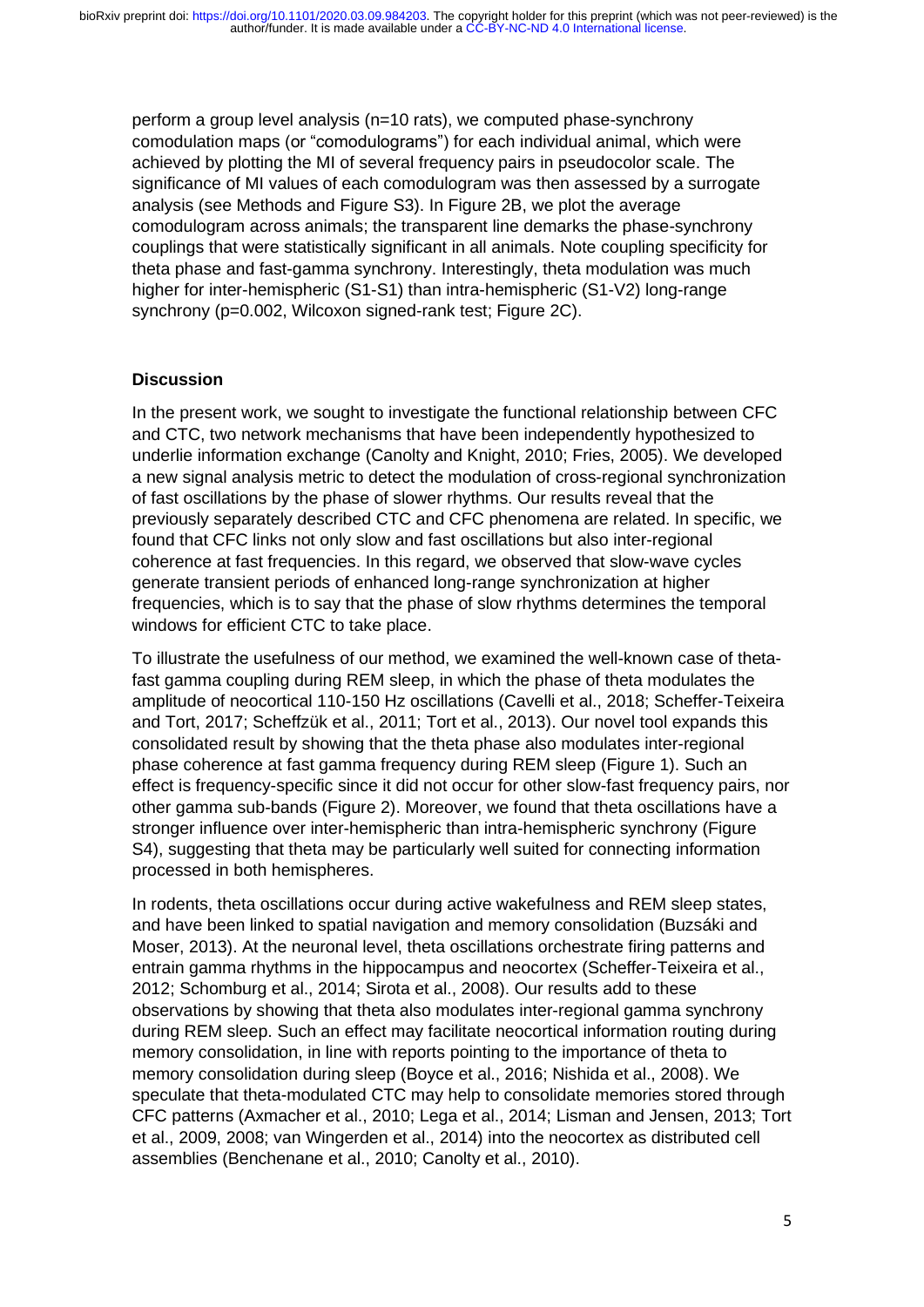Related evidence has been previously observed in scalp EEG recordings of human subjects by Doesburg and colleagues. These authors showed that the phase of theta range activity (~6 Hz) modulates inter-regional EEG synchronization at the low gamma band (30-50 Hz) when humans perform auditory, visual and verbal tasks (Doesburg et al., 2012a, 2009; see also Doesburg et al., 2012b). Compared to the prominent effects found here in rats, however, the statistical significance of their synchrony modulation was rather marginal (e.g., see Figure 7 in Doesburg et al., 2009 and Figure 6 in Doesburg et al., 2012a). Moreover, it is unclear whether the EEG recordings exhibited actual power peaks at theta and gamma (c.f. Figure S1) so as to confidently infer the presence of genuine oscillatory activity (see Yuval-Greenberg et al., 2008), nor whether there was any frequency specificity for the analyzed bands. In addition to these findings in humans, Bosman et al. (2012) provided preliminary evidence from two macaque monkeys showing that V1-V4 coherence at 70-80 Hz depends on the time from the peaks of the 3-5 Hz-filtered LFP component. Furthermore, we have also recently shown that the phase of respiratory activity modulates low gamma synchrony in the awake cat (Cavelli et al., 2019). Altogether, the current and previous evidence suggests that the rhythmic modulation of phase synchrony may be a general brain mechanism preserved across species.

As a cautionary remark, our phase-synchrony metric detects PLV variations within the cycles of slower oscillations, but it is independent of their absolute values. This means that a statistically significant synchrony modulation may be detected even in the presence of low synchrony levels. In fact, we showed that inter-hemispheric fastgamma coherence has higher theta modulation than the intra-hemispheric coherence (Figure 2C), despite the absolute synchrony level being higher for the latter (Figure S1). Finally, we also remark that a phase-modulated PLV does not imply that phaselocking occurs only at a particular phase, but that varying levels of phase-locking can be observed across the slow oscillation cycle.

In summary, here we described a new method that can be generally applied to any brain rhythms as a screening tool for finding whether the phase of slower oscillations influences phase synchronization at faster frequencies. This work opens the possibility to revisit former CFC results under the prism of their functional relationship with CTC.

#### **Acknowledgments**

This study was supported by the Programa de Desarrollo de Ciencias Básicas, PEDECIBA; Agencia Nacional de Investigación e Innovación (ANII), (FCE\_1\_2017\_1\_136550) and the Comisión Sectorial de Investigación Científica (CSIC) I+D-2016-589 grant from Uruguay. J.G was supported by CAP (Comisión Académica de Posgrado). N.R. acknowledges the CSIC group grant CSIC2018 - FID 13 - Grupo ID 722. A.B.L.T. was supported by Conselho Nacional de Desenvolvimento Cientifico e Tecnológico (CNPq) and Coordenação de Aperfeiçoamento de Pessoal de Nível Superior (CAPES), Brazil.

## **Conflict of interest**

The authors declare no competing interest.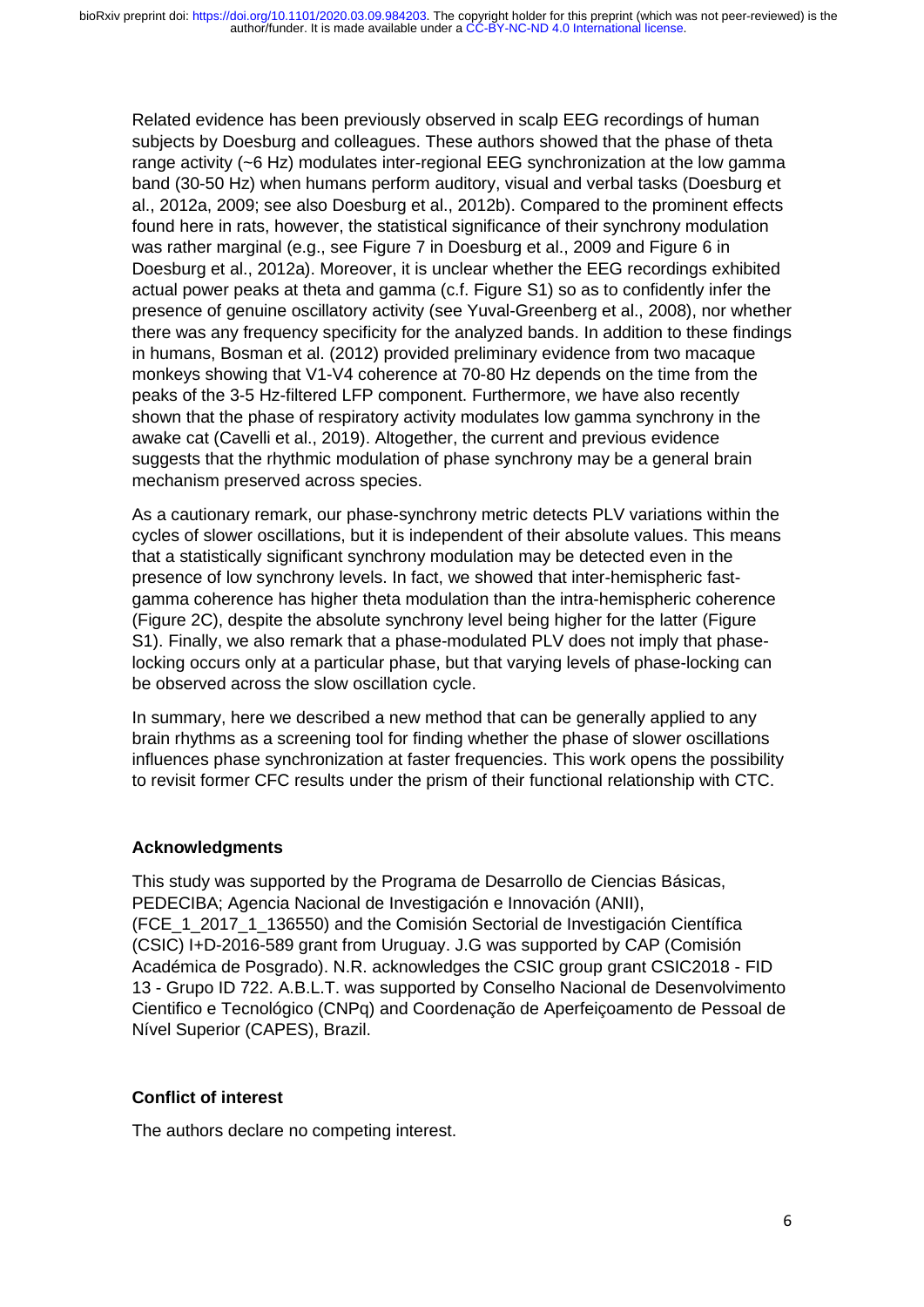## **Author Contributions**

J.G., M.C and P.T. designed the experiments; J.G., M.C. and A.M conducted the experiments; J.G. and A.B.L.T. wrote analysis software; J.G. analyzed the data; J.G., M.C., N.R., A.B.L.T. and P.T. were involved in the discussion and interpretation of the results; J.G, A.B.L.T. and P.T. wrote the manuscript.

## **Code and Data availability**

Matlab codes for the performing the analysis framework described here are freely available at [https://github.com/tortlab/Phase-Locking-Value---Modulation-Index.](https://github.com/tortlab/Phase-Locking-Value---Modulation-Index) Data is available upon reasonable request to the authors.

## **Methods**

## *Experimental animals*

We used 10 male Wistar adult rats, maintained on a 12-h light/dark cycle (lights on at 07:00 am) with food and water freely available. We conducted all experimental procedures in agreement with the National Animal Care Law (No. 18611) and with the *Guide to the care and use of laboratory animals* (8<sup>th</sup> edition, National Academy Press, Washington DC, 2010). Furthermore, the Institutional Animal Care Committee (Comisión de Etica en el Uso de Animales) approved the experiments (Exp. No 070153-000332-16). The animals were determined to be in good health by veterinarians of the institution. We also took all available measures to minimize pain, discomfort, and stress, while employing the minimum number of animals necessary to obtain reliable scientific data.

## *Surgical Procedures*

We implanted the animals with intracranial electrodes through similar surgical procedures as in previous studies (Cavelli et al., 2018). The anesthetic was a mixture of ketamine-xylazine (90 mg/kg and 5 mg/kg i.p., respectively). We positioned the rat in a stereotaxic frame, exposed the skull and placed stainless steel screws directly above somatosensory (S1) and visual (V2) cortices (bilateral); S1 and V2 coordinates from bregma were -2.5 mm and -7.5 mm anteroposterior, respectively; all electrodes were placed ±2.5 mm from the midline. Additionally, we placed another steel screw above the cerebellum to work as a reference, and two electrodes into the neck muscle to record the electromyogram (EMG). All electrodes were soldered into a 12-pin socket and fixed onto the skull with acrylic cement. At the end of the surgical procedures, we administered Ketoprofen (1 mg/kg s.c.) to reduce pain. After the animals had recovered from surgery, they were adapted to the recording chamber for one week.

## *Experimental Sessions*

For the recordings, the animals were placed inside transparent cages (40x30x 20 cm) containing wood shaving material in a temperature-controlled (21-24°C) room, with water and food *ad libitum*. Each experimental session took place during the light period, between 10 am and 4 pm in a sound-attenuated chamber with a Faraday shield. During the experiments, the animals were connected through a rotating connector which allowed them to move freely. The recordings were amplified (x1000),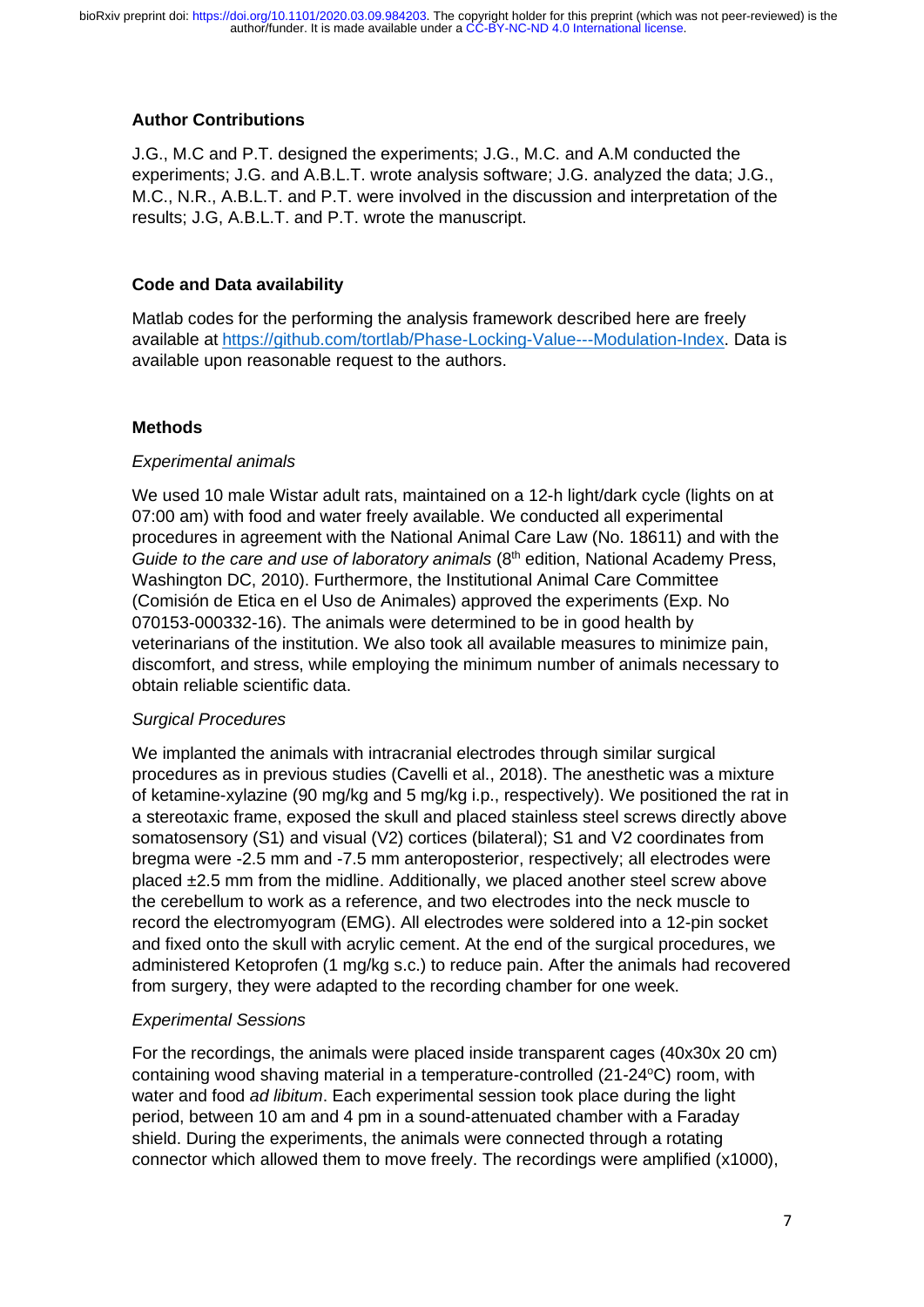acquired and stored in a computer using Dasy Lab Software through a 16-bit AD converter (sampling frequency: 1024 Hz).

#### *Sleep staging*

We classified the states of sleep and wakefulness by analyzing electrophysiological and EMG recordings in 10-s epochs. We followed the same criteria as in our previous work (Cavelli et al., 2018). In brief, wakefulness was characterized by relatively high EMG activity; NREM by high-voltage slow cortical waves together with sleep spindles and reduced EMG amplitude; REM sleep was characterized by regular theta activity and silent EMG, except for occasional twitches. After this first staging, we subsequently discarded epochs exhibiting recording artifacts. For each animal, we concatenated all artifact-free REM sleep epochs before carrying the analysis described below.

#### *Data analysis*

We developed a metric to detect whether the phase of a slow oscillation modulates the phase-synchronization of a higher frequency rhythm between two areas. Our metric was constructed by combining two previous methods: the Modulation Index (MI, Tort et al., 2010) and the Phase-Locking Value (PLV, Lachaux et al., 1999).

As is the case of the original MI and PLV metrics, the new method consists in analyzing filtered signals. In this work, low- and high-frequency LFP components were obtained by band-pass filtering using the eegfilt() Matlab function (Delorme and Makeig, 2004) with 3-Hz and 10-Hz bandwidths, respectively. The phase time series of the filtered signals were then estimated from their analytical representation based on the Hilbert transform. In the new framework, three phase time series need to be estimated: one for the low-frequency signal (e.g., a theta reference signal) and one for each of the two high-frequency signals (e.g., gamma activity from two different brain regions). Note that this step contrasts with the original MI formulation, in which the high-frequency amplitudes and not the phases are employed (Tort et al., 2010).

After estimating the phase time series, we computed the PLV between the highfrequency components as a function of the phase of the low-frequency component. We accomplished this by partitioning the phase of the slower oscillation into 18 bins and computing PLVs using subsets of the high-frequency phase time series restricted to each of the phase bins. Similar results are obtained when employing a different number of phase bins (see Figure S4).

The PLV for the i-th bin is defined as:

$$
PLV_i = \left\| \frac{1}{N_k} \sum_{k=1}^{N_k} e^{-\sqrt{-1}\Delta \varphi_{t_k}} \right\|
$$

Where  $\Delta\varphi_{t_k}$  is the instantaneous phase difference between the two fast oscillations at time t<sub>k</sub> (i.e., Δ $\varphi_{t_k}=\varphi^{LFP_1}_{t_k}-\varphi^{LFP_2}_{t_k}$  ). The summation is carried across all time stamps t<sub>k</sub> associated with the phase bin i, and  $N_k$  is the total number of data points.

We next applied a normalization by dividing the PLV of each phase bin by the sum across all phase bins:

$$
nPLV_i = \frac{PLV_i}{\sum_{j=1}^{N_{bins}} PLV_j}
$$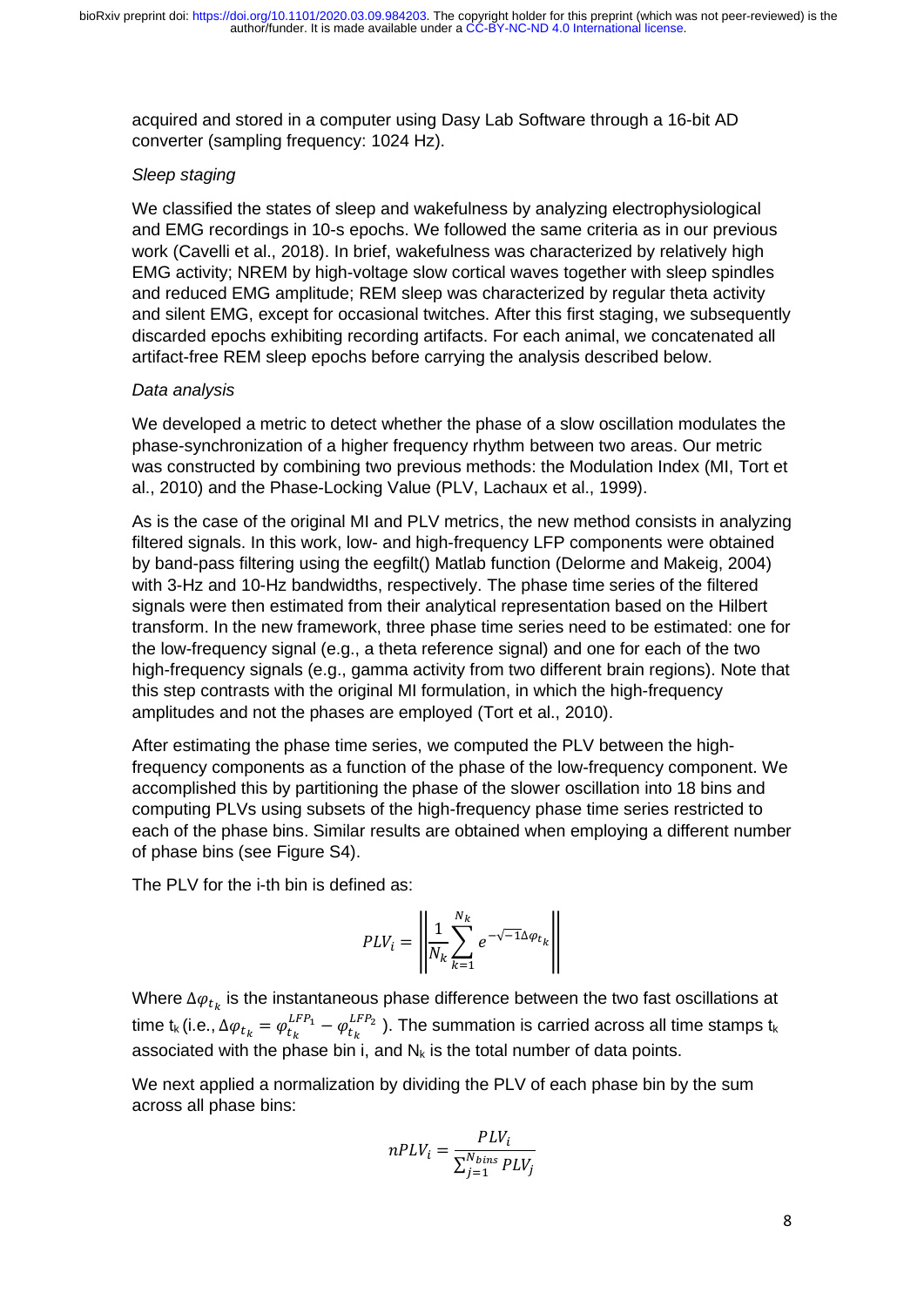Where  $N_{bins}$  is the number of phase bins (in our case,  $N_{bins}=18$ ). We then used the MI to quantify the PLV-phase modulation (" $M_{PUV}$ "). This was achieved by first computing the Shannon Entropy (H) of the nPLV phase-distribution:

$$
H = -\sum_{i=1}^{N_{bins}} nPLV_i \log (PLV_i)
$$

And then:

$$
MI_{PLV} = \frac{H_{max} - H}{H_{max}}
$$

Where  $H_{max} = log(N_{bins})$  is the maximum entropy, which corresponds to a uniform nPLV distribution and no phase modulation. Hence, the MI<sub>PLV</sub> measures how far is the nPLV distribution from a uniform one.

Finally, to obtain the phase-synchrony comodulogram, we repeated the procedure above for several frequency pairs and expressed the  $M_{\text{PlV}}$  values by means of a pseudocolor scale. Low-frequency components were obtained in steps of 1 Hz, from 1 to 16 Hz, and high-frequency components in 10 Hz steps, from 40 to 180 Hz.

#### *Statistical analysis*

To detect the statistical significance of  $M_{P\text{LV}}$  values, we performed a surrogate analysis to obtain a null hypothesis distribution (see Figure S3). Surrogates were constructed by randomly circularly shifting the slow oscillation phase between 1 and 10 seconds before computing the  $M|_{P\cup Y}$ . This procedure was repeated 100 times per animal, and, for each animal, we set p<0.01 as our statistical threshold, meaning that the original  $M_{PV}$  value had to be higher than the 100 surrogate values. The levels of inter- and intra-hemispheric synchrony modulation were compared by means of the Wilcoxon signed-rank test.

## **References**

- Axmacher N, Henseler MM, Jensen O, Weinreich I, Elger CE, Fell J. 2010. Cross-frequency coupling supports multi-item working memory in the human hippocampus. *Proc Natl Acad Sci U S A* **107**:3228–3233. doi:10.1073/pnas.0911531107
- Bastos AM, Vezoli J, Bosman CA, Schoffelen J-M, Oostenveld R, Dowdall JR, De Weerd P, Kennedy H, Fries P. 2015. Visual areas exert feedforward and feedback influences through distinct frequency channels. *Neuron* **85**:390–401.
- Benchenane K, Peyrache A, Khamassi M, Tierney PL, Gioanni Y, Battaglia FP, Wiener SI. 2010. Coherent theta oscillations and reorganization of spike timing in the hippocampalprefrontal network upon learning. *Neuron* **66**:921–936. doi:10.1016/j.neuron.2010.05.013
- Bosman CA, Schoffelen J-M, Brunet N, Oostenveld R, Bastos AM, Womelsdorf T, Rubehn B, Stieglitz T, De Weerd P, Fries P. 2012. Attentional stimulus selection through selective synchronization between monkey visual areas. *Neuron* **75**:875–888. doi:10.1016/j.neuron.2012.06.037
- Boyce R, Glasgow SD, Williams S, Adamantidis A. 2016. Causal evidence for the role of REM sleep theta rhythm in contextual memory consolidation. *Science* **352**:812–816.
- Buzsáki G. 2006. Rhythms of the Brain. Oxford University Press.
- Buzsáki G, Moser EI. 2013. Memory, navigation and theta rhythm in the hippocampal-entorhinal system. *Nat Neurosci* **16**:130–138. doi:10.1038/nn.3304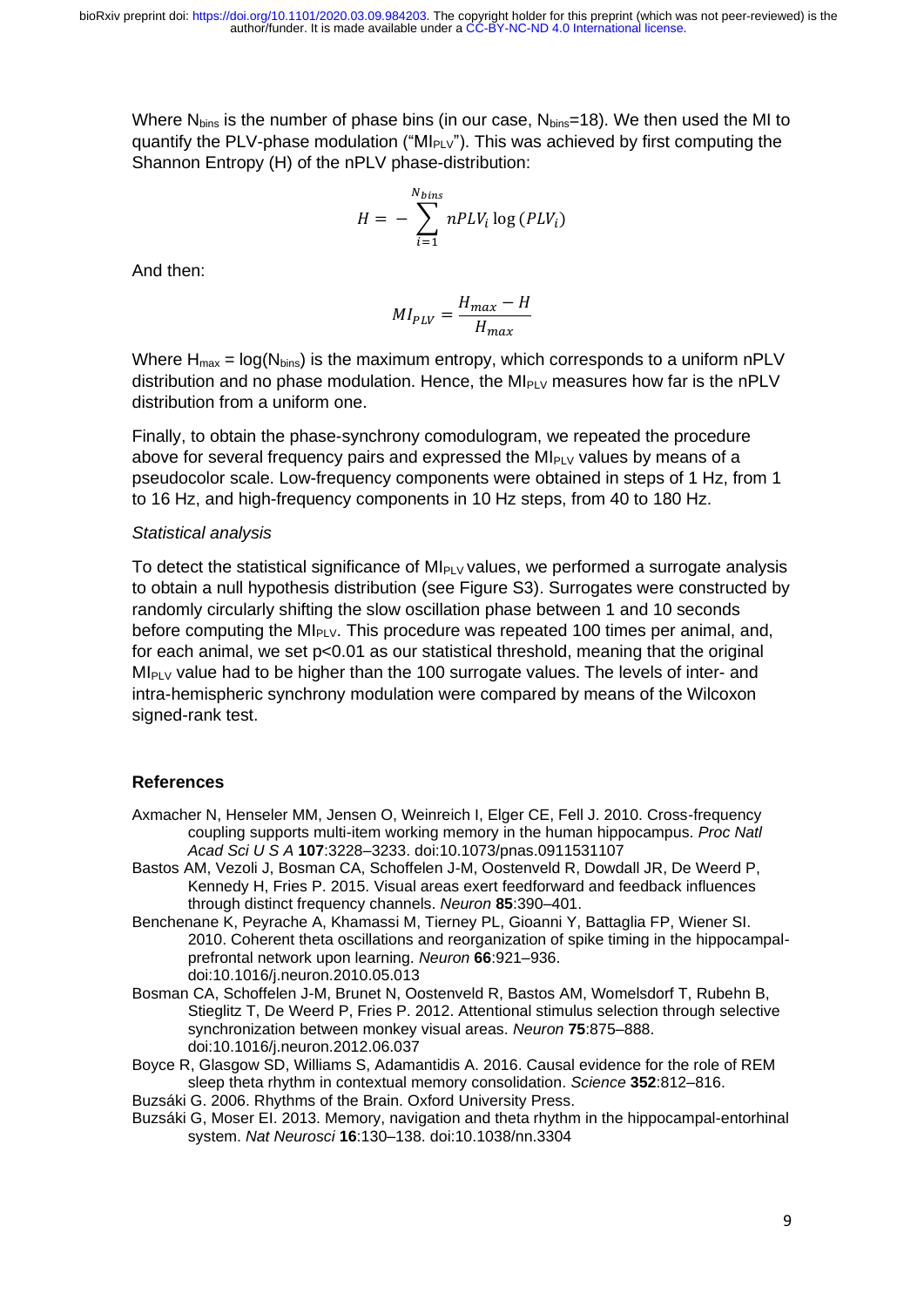Canolty RT, Ganguly K, Kennerley SW, Cadieu CF, Koepsell K, Wallis JD, Carmena JM. 2010. Oscillatory phase coupling coordinates anatomically dispersed functional cell assemblies. *Proc Natl Acad Sci* **107**:17356–17361.

- Canolty RT, Knight RT. 2010. The functional role of cross-frequency coupling. *Trends Cogn Sci* **14**:506–515. doi:10.1016/j.tics.2010.09.001
- Cavelli M, Castro-Zaballa S, Gonzalez J, Rojas-Líbano D, Rubido N, Velásquez N, Torterolo P. 2019. Nasal respiration entrains neocortical long-range gamma coherence during wakefulness. *Eur J Neurosci*. doi:10.1111/ejn.14560
- Cavelli M, Rojas-Líbano D, Schwarzkopf N, Castro-Zaballa S, Gonzalez J, Mondino A, Santana N, Benedetto L, Falconi A, Torterolo P. 2018. Power and coherence of cortical highfrequency oscillations during wakefulness and sleep. *Eur J Neurosci* **48**:2728–2737.
- Delorme A, Makeig S. 2004. EEGLAB: an open source toolbox for analysis of single-trial EEG dynamics including independent component analysis. *J Neurosci Methods* **134**:9–21.
- Doesburg SM, Green JJ, McDonald JJ, Ward LM. 2012a. Theta modulation of inter-regional gamma synchronization during auditory attention control. *Brain Res* **1431**:77–85.
- Doesburg SM, Green JJ, McDonald JJ, Ward LM. 2009. Rhythms of Consciousness: Binocular Rivalry Reveals Large-Scale Oscillatory Network Dynamics Mediating Visual Perception. *PLOS ONE* **4**:e6142. doi:10.1371/journal.pone.0006142
- Doesburg SM, Vinette SA, Cheung MJ, Pang EW. 2012b. Theta-modulated gamma-band synchronization among activated regions during a verb generation task. *Front Psychol* **3**:195. doi:10.3389/fpsyg.2012.00195
- Engel AK, Fries P, Singer W. 2001. Dynamic predictions: oscillations and synchrony in top– down processing. *Nat Rev Neurosci* **2**:704–716.
- Fries P. 2015. Rhythms for cognition: communication through coherence. *Neuron* **88**:220–235.
- Fries P. 2005. A mechanism for cognitive dynamics: neuronal communication through neuronal coherence. *Trends Cogn Sci* **9**:474–480. doi:10.1016/j.tics.2005.08.011
- Hyafil A, Giraud A-L, Fontolan L, Gutkin B. 2015. Neural cross-frequency coupling: connecting architectures, mechanisms, and functions. *Trends Neurosci* **38**:725–740. doi:10.1016/j.tins.2015.09.001
- Lachaux J-P, Rodriguez E, Martinerie J, Varela FJ. 1999. Measuring phase synchrony in brain signals. *Hum Brain Mapp* **8**:194–208.
- Lega B, Burke J, Jacobs J, Kahana MJ. 2014. Slow-theta-to-gamma phase–amplitude coupling in human hippocampus supports the formation of new episodic memories. *Cereb Cortex* **26**:268–278.
- Lisman JE, Jensen O. 2013. The θ-γ neural code. *Neuron* **77**:1002–1016. doi:10.1016/j.neuron.2013.03.007
- Nishida M, Pearsall J, Buckner RL, Walker MP. 2008. REM sleep, prefrontal theta, and the consolidation of human emotional memory. *Cereb Cortex* **19**:1158–1166.
- Scheffer-Teixeira R, Belchior H, Caixeta FV, Souza BC, Ribeiro S, Tort ABL. 2012. Theta phase modulates multiple layer-specific oscillations in the CA1 region. *Cereb Cortex* **22**:2404– 2414. doi:10.1093/cercor/bhr319
- Scheffer-Teixeira R, Tort AB. 2018. Theta-Gamma Cross-Frequency Analyses (Hippocampus). *Encycl Comput Neurosci* 1–15.
- Scheffer-Teixeira R, Tort ABL. 2017. Unveiling fast field oscillations through comodulation. *eNeuro* **4**:ENEURO. 0079-17.2017.
- Scheffzük C, Kukushka VI, Vyssotski AL, Draguhn A, Tort ABL, Brankačk J. 2011. Selective coupling between theta phase and neocortical fast gamma oscillations during REMsleep in mice. *PloS One* **6**:e28489. doi:10.1371/journal.pone.0028489
- Schomburg EW, Fernández-Ruiz A, Mizuseki K, Berényi A, Anastassiou CA, Koch C, Buzsáki G. 2014. Theta phase segregation of input-specific gamma patterns in entorhinalhippocampal networks. *Neuron* **84**:470–485.
- Sirota A, Montgomery S, Fujisawa S, Isomura Y, Zugaro M, Buzsáki G. 2008. Entrainment of neocortical neurons and gamma oscillations by the hippocampal theta rhythm. *Neuron* **60**:683–697. doi:10.1016/j.neuron.2008.09.014
- Tort ABL, Komorowski R, Eichenbaum H, Kopell N. 2010. Measuring phase-amplitude coupling between neuronal oscillations of different frequencies. *J Neurophysiol* **104**:1195–1210. doi:10.1152/jn.00106.2010
- Tort ABL, Komorowski RW, Manns JR, Kopell NJ, Eichenbaum H. 2009. Theta-gamma coupling increases during the learning of item-context associations. *Proc Natl Acad Sci U S A* **106**:20942–20947. doi:10.1073/pnas.0911331106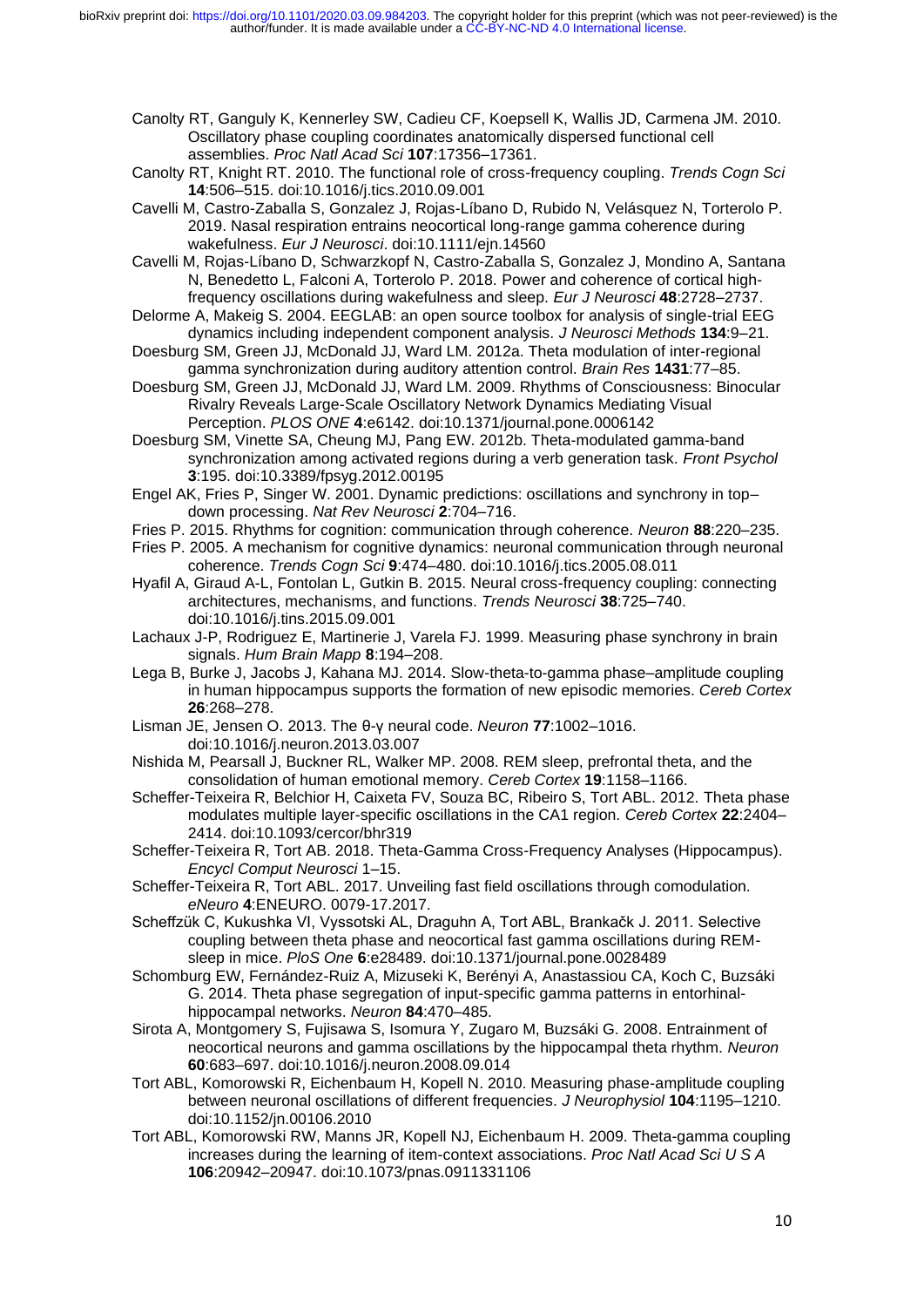- Tort ABL, Kramer MA, Thorn C, Gibson DJ, Kubota Y, Graybiel AM, Kopell NJ. 2008. Dynamic cross-frequency couplings of local field potential oscillations in rat striatum and hippocampus during performance of a T-maze task. *Proc Natl Acad Sci U S A* **105**:20517–20522. doi:10.1073/pnas.0810524105
- Tort ABL, Scheffer-Teixeira R, Souza BC, Draguhn A, Brankačk J. 2013. Theta-associated high-frequency oscillations (110-160Hz) in the hippocampus and neocortex. *Prog Neurobiol* **100**:1–14. doi:10.1016/j.pneurobio.2012.09.002
- van Wingerden M, van der Meij R, Kalenscher T, Maris E, Pennartz CM. 2014. Phase-amplitude coupling in rat orbitofrontal cortex discriminates between correct and incorrect decisions during associative learning. *J Neurosci* **34**:493–505.
- Varela F, Lachaux J-P, Rodriguez E, Martinerie J. 2001. The brainweb: phase synchronization and large-scale integration. *Nat Rev Neurosci* **2**:229–239. doi:10.1038/35067550
- Yuval-Greenberg S, Tomer O, Keren AS, Nelken I, Deouell LY. 2008. Transient induced gamma-band response in EEG as a manifestation of miniature saccades. *Neuron* **58**:429–441. doi:10.1016/j.neuron.2008.03.027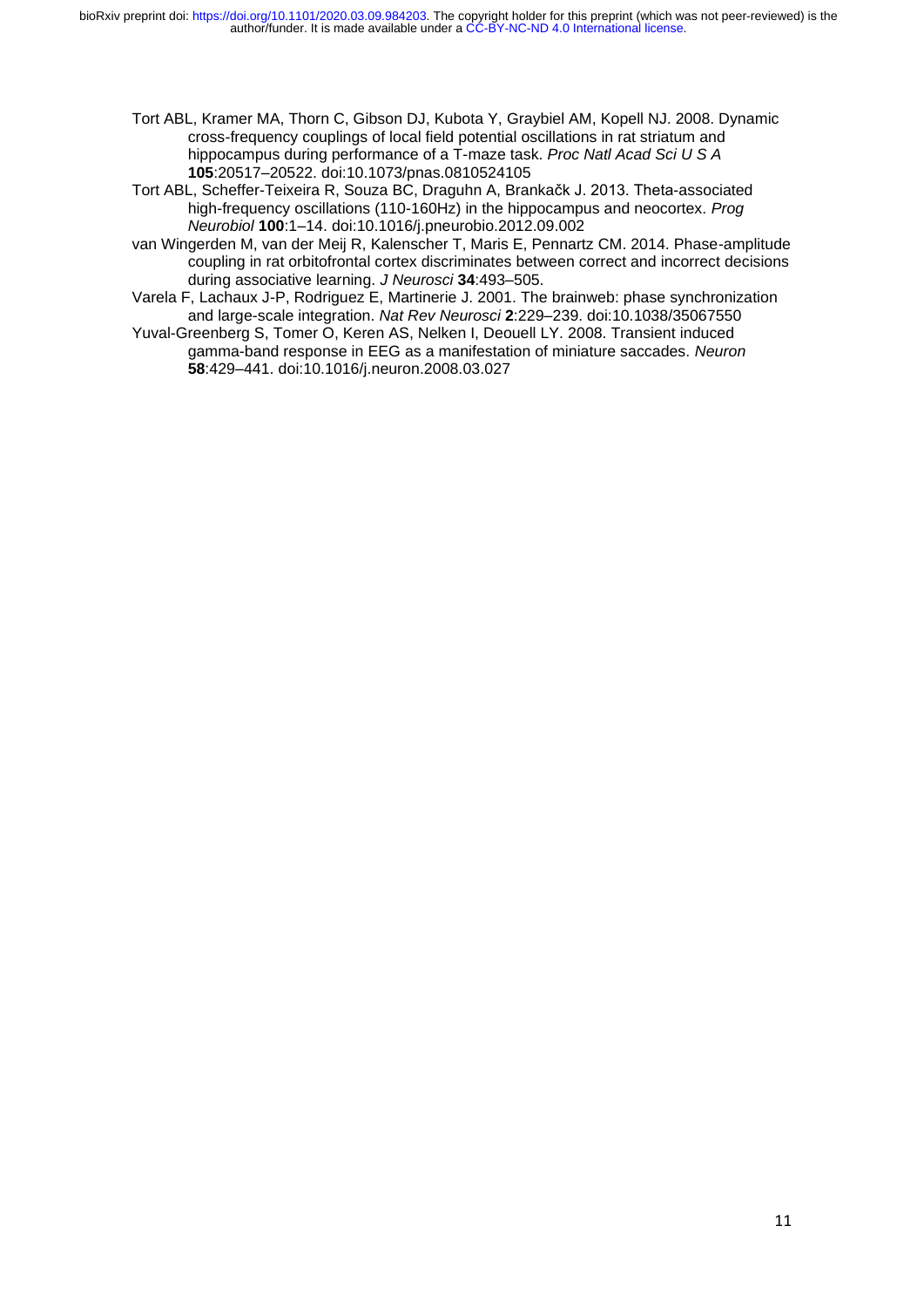# **Communication through coherence by means of cross-frequency coupling**

Joaquín González, Matias Cavelli, Alejandra Mondino, Nicolás Rubido, Adriano BL Tort & Pablo Torterolo

# **Supplementary Material**

## **Content:**

**4 Supplementary Figures + Legends**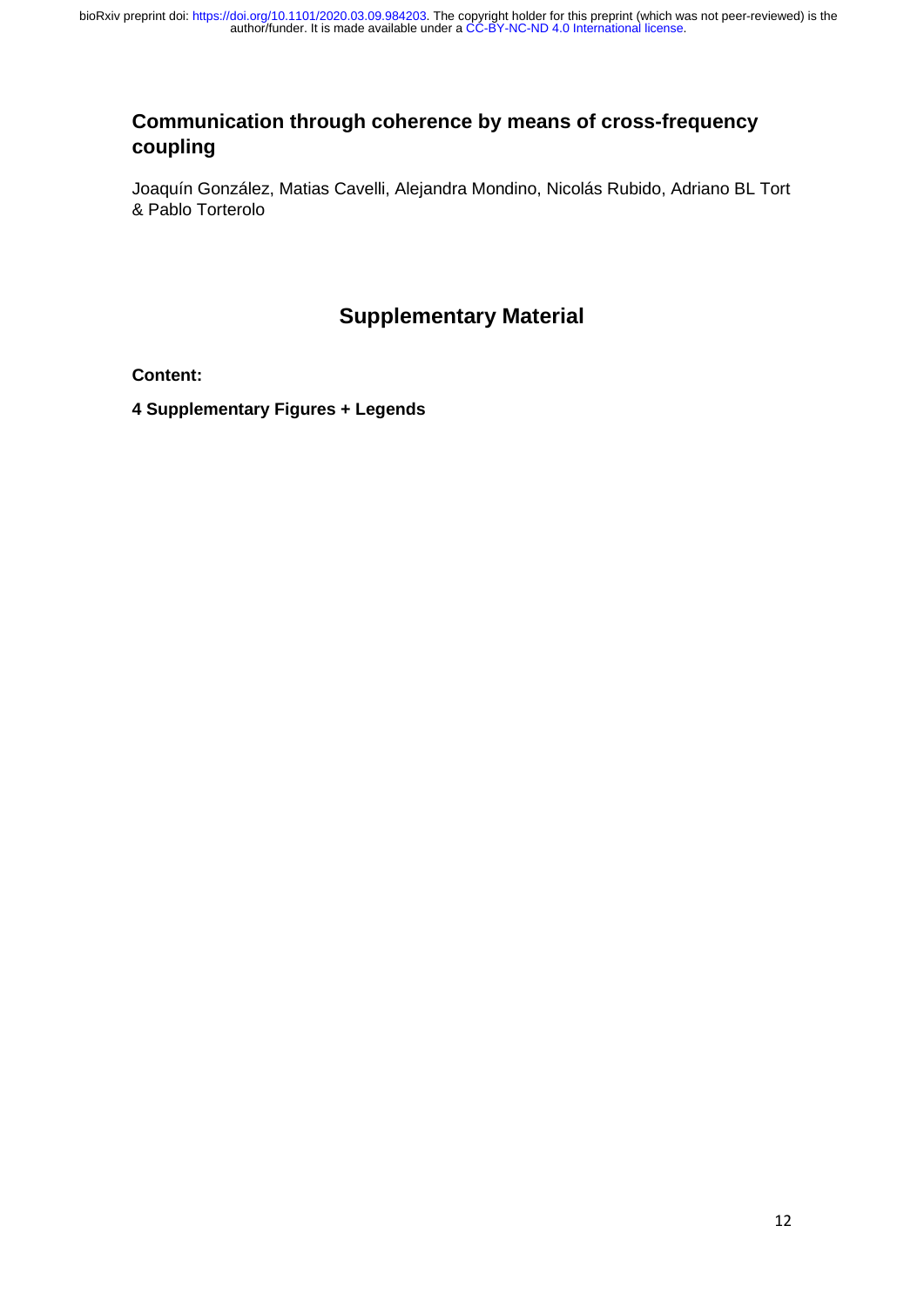author/funder. It is made available under a [CC-BY-NC-ND 4.0 International license.](http://creativecommons.org/licenses/by-nc-nd/4.0/) bioRxiv preprint doi: [https://doi.org/10.1101/2020.03.09.984203.](https://doi.org/10.1101/2020.03.09.984203) The copyright holder for this preprint (which was not peer-reviewed) is the



**Figure S1. Standard LFP analysis during REM sleep.** (A) Normalized power spectra (mean ± SEM, n=10 rats). Notice power peaks at theta and fast-gamma in all neocortical locations. The normalization was performed within each animal by dividing power values by the sum across frequencies. (B) Average  $(\pm$  SEM) phase-locking value (PLV) as a function of frequency. PLV was calculated for the intra-hemispheric (S1-V2, blue) and the inter-hemispheric (S1-S1, red) electrode combinations. Circles denote the filter center frequency (bandwidth: 10 Hz). (C) Average phase-amplitude comodulograms for REM sleep epochs (computed as described in Tort et al., 2010). Note the theta modulation of fast-gamma amplitude in all analyzed neocortical regions, as previously reported (Cavelli et al., 2018; Scheffer-Teixeira and Tort, 2017; Scheffzük et al., 2011).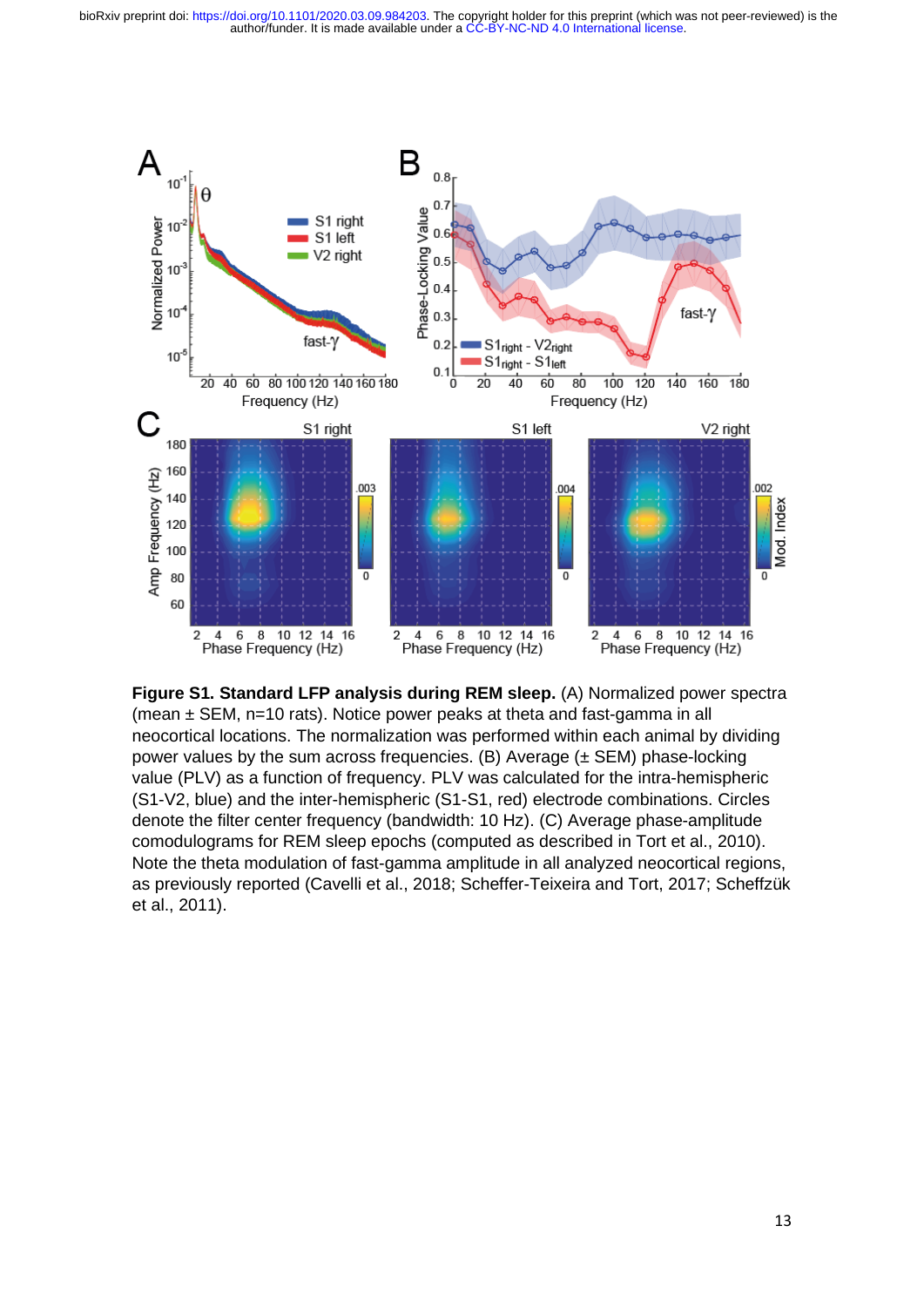

**Figure S2. Similar gamma phase difference across the theta cycle.** Average phase difference  $(\Delta\phi_1)$  as a function of theta phase for fast gamma oscillations recorded from two distant electrodes located in the same (blue) and in different hemispheres (red).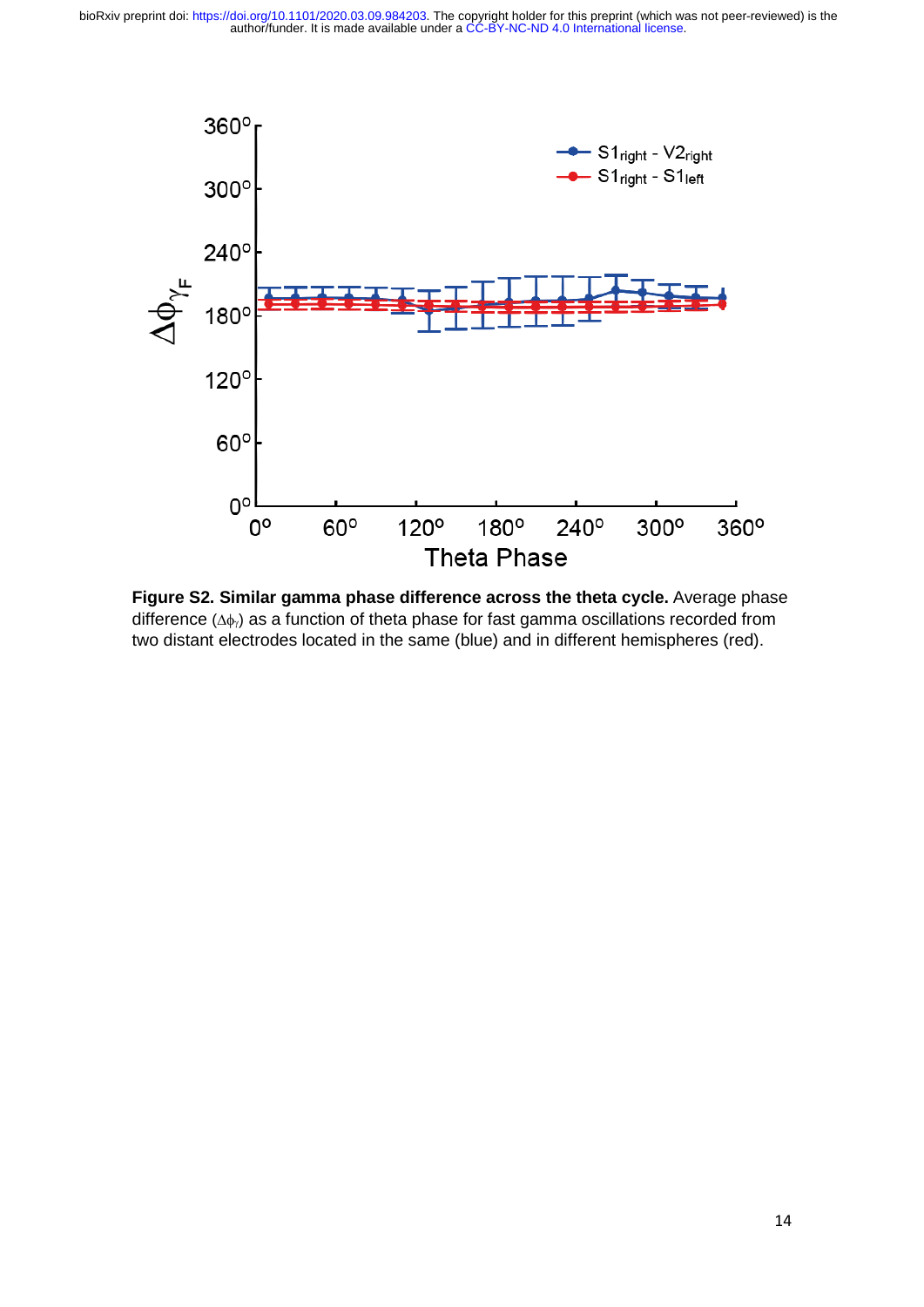author/funder. It is made available under a [CC-BY-NC-ND 4.0 International license.](http://creativecommons.org/licenses/by-nc-nd/4.0/) bioRxiv preprint doi: [https://doi.org/10.1101/2020.03.09.984203.](https://doi.org/10.1101/2020.03.09.984203) The copyright holder for this preprint (which was not peer-reviewed) is the



**Figure S3. Schematics of surrogate analysis for statistical testing of modulation index (MI) values.** (A) To test MI significance, we employed a surrogate analysis based on circularly shifting the slow oscillation phase while keeping the phase of the fast oscillations unaltered. (B) Normalized PLV distribution over the theta phase computed for the original and surrogate time series. Notice lack of phase-synchrony modulation in the latter. (C) For each analyzed pair of slow and fast frequencies, the circular shift was performed 100 times per animal, leading to a distribution of 100 surrogate MI values. The original MI is then compared to the surrogate distribution. We assume p<0.01 when the original MI value is larger than all 100 surrogate values.